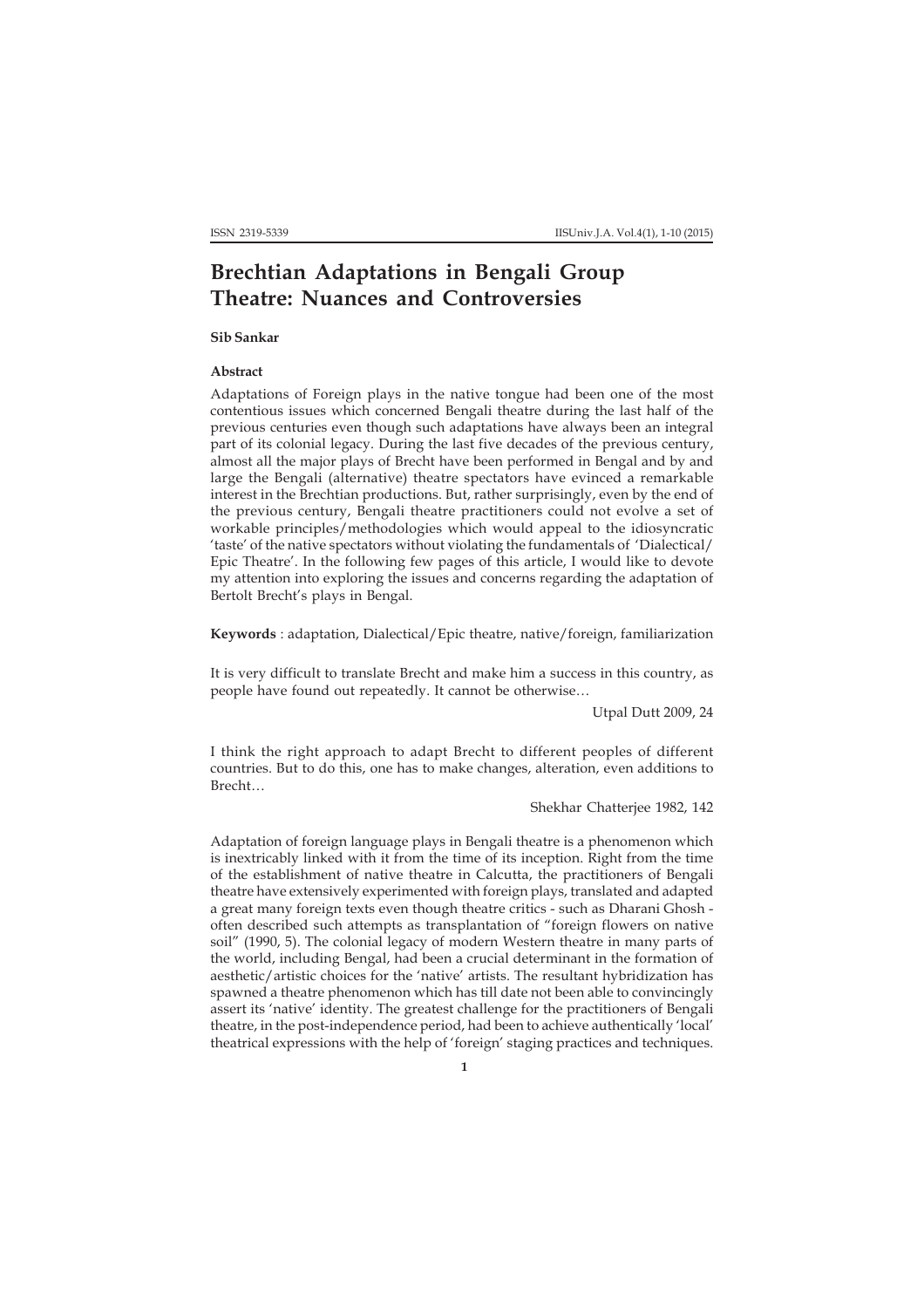But the inherent paradoxes and complexities involved in the process of translation/ adaptation of foreign texts could not deter artists from experimenting with foreign materials or importing alien genres into native tradition. The process of adaptation is complicated because it may involve 'appropriation', taking possession of another's story, filtering it through one's own sensibility, necessity and talent. In *Beginning to Theorize Adaptation* (2006), Linda Hutcheon argues that while appreciating a theatre performance many professional reviewers often resort to certain elusive notions like "spirit" or  $\hat{H}$  tone" of a work or of an artist which an adapted text needs to convey if it aspires to be considered as a 'successful' work of art. But all these categories, we must understand, are subjective and as a result "difficult to discuss and much less to theorize" (2006, 10). Works of adaptation can primarily be conceived in two ways – (a) as products and (b) as process. As a product, a work of adaptation (in theatre) can be formally defined but as a process it constantly challenges any attempt to put it under theoretical straightjackets. Whereas a lot of theoreticians and reviewers put down works of adaptation as 'secondary', 'derivative' or culturally inferior but they also use the same "tools that storytellers have always used" through actualizing or concretizing ideas (2006, 3).

Though adaptation was an accepted practice in Bengali theatre right from the days of its inception, this phenomenon received further impetus with the rise of a powerful alternative theatre movement in Bengal during the 1940s. Theatre practitioners associated with Youth Cultural Institute (YCI) and Indian People's Theatre Association (IPTA) translated and adapted many foreign plays in order to propagate socialist ideas. Group Theatre Movement which rose from the ruins of IPTA during 1950s sustained and furthered the trend of adaptation of foreign plays. But, unlike its predecessors the practitioners of Group Theatre had to face a series of probing questions from theatre reviewers and critics regarding their choice of foreign plays. For example, theatre reviewer Dharani Ghosh accused

Group Theatre directors of attempting to cover "the naked poverty" of Bengali drama with the "fig leaf" of adaptation (1990, 5). He not only questioned their methodology but also the very necessity of adaptation in Group Theatre:

…adaptations dominated Bengali theatre even in the heady 1960s when Bijan Bhattacharya, Badal Sircar and Mohit Chattopadhyay were in their prime. Granted that three playwrights could hardly feed so many talented directors who perforce had recourse to material from overseas, what prevented Sambhu Mitra from staging Ibsen in translation…? (5).

Group Theatre practitioners, on the other hand, continued to defend their right to adaptation by arguing that certain foreign texts suited their ideological orientation better than straight forward translation. The fact that indigenized adaptations of major foreign plays like Gorky's *Lower Depths* (1901) as *Nicher Mahal* (1957) by Umanath Bhattacharya, Chekhov's *The Cherry Orchard* (1904) as *Manjari Amer Manjari* (1964) by Ajitesh Bandyopadhyay, Pirandello's *Six Characters in Search of an Author* (1921) *as Natyakarer Sandhaney Chhati Charitra* (1961) by Ajitesh Bandyopadhyay (it was revived in 1983 by Rudraprasad Sengupta), Arnold Wesker's *Chicken Soup with Barley* (1956) as *Bela Abelar Galpa* (1986) by Ashok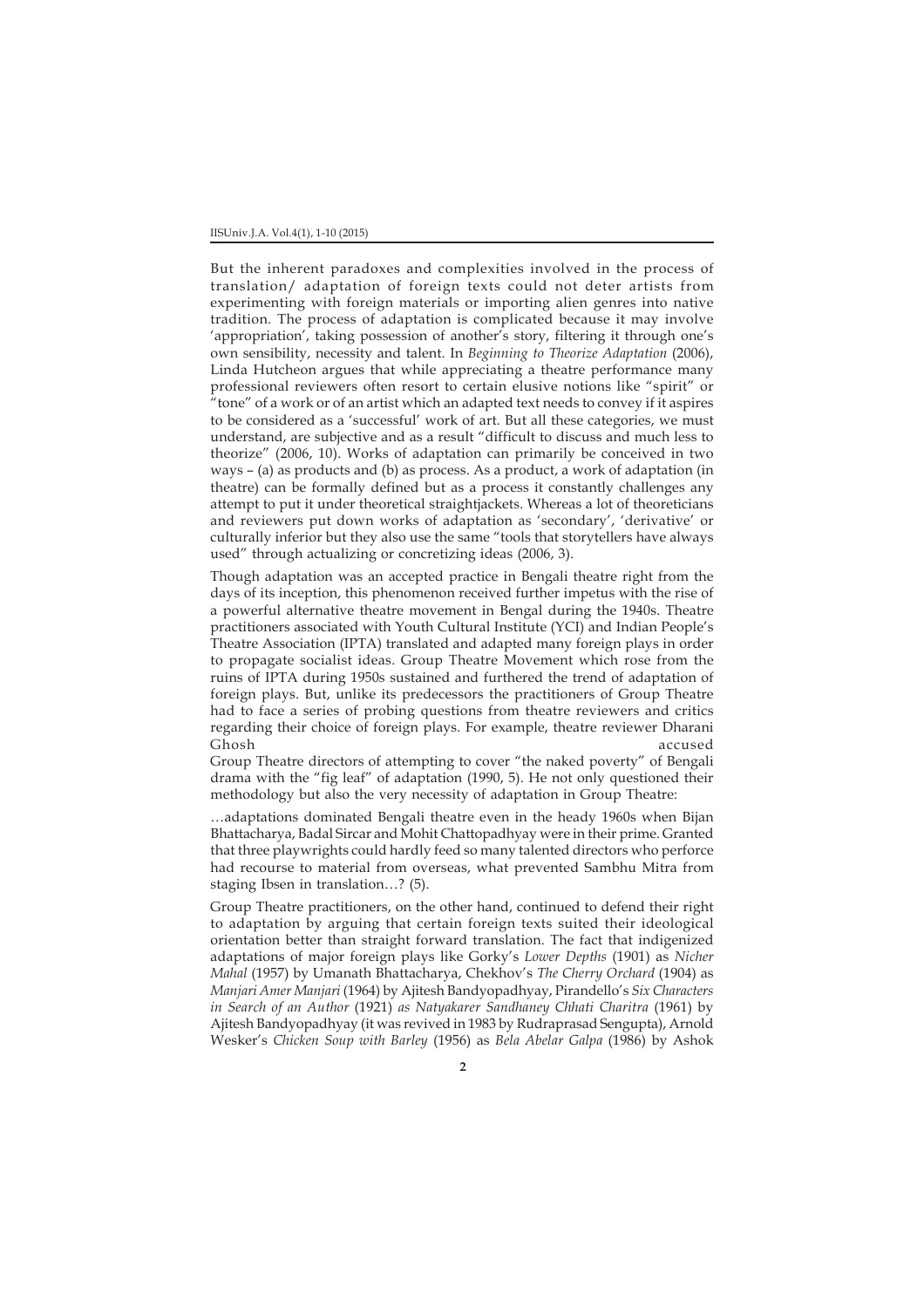Mukherjee and *Roots* (1958) as *Jakhan Eka* (1966) by Rudraprasad Sengupta etc. have always retained longstanding appeal for Bengali spectators is an important factor behind such adaptations. However, we should also take note of the fact that Group Theatre's dependence on foreign texts and foreign sensibility remained not only limited to selection of plays but also in the very way playwriting and production methodology has evolved in Bengal, especially during the latter half of 20th century.

As far as the performance history of Brecht's plays in Calcutta is concerned, it should be, primarily, viewed in the wider context of the intercultural theatre, the origin of which goes back to native adaptations of Shakespearian plays at the beginning of 18th century. During the last five decades of twentieth century altogether thirty three plays of Brecht were performed under the aegis of Group Theatre in Bengal (and nearly half of them were adaptations). While major Brecht adaptations in Bengali like Bibhash Chakrabarty's *Panchu O Mashi* (1972) and Shekhar Chatterjee's *Pontu Laha* (1975) were appreciated for incorporating "local touches…without obscuring the storyline", a good number of other adaptations failed to maintain the equilibrium (Ghosh 1990, 5). And this is precisely the reason why certain critics came down very heavily on Nandikar's production of *Tin Poisar Pala* (1969). Dharani Ghosh described the production as a "travesty" of Brecht:

Ajitesh Bandyopadhyay deviated so much from Pirandello and Brecht [in Natyakarer Sandhane Chati Charitra and Tin Poisar Pala] that his versions became originals in a derogatory sense (5).

Ghosh's primary argument is that if the native readership "can appreciate these masters in English translation on the printed page" than "why do they have to see the plays through the eyes of a meddlesome intermediary?" (1990, 5). Unfortunately, however, it appears that Ghosh did not have the patience to realize that the 'native' theatre practitioners were often compelled to devote much of their energy into reducing the cleavage between two alien sensibilities by familiarizing the content of foreign plays as much as possible to the 'native' spectators. The compulsions and exigencies faced by the alternative theatre artists in cases of adaptation (specifically pertaining to Brecht) have been clearly articulated by Shekhar Chatterjee:

Once we can generate some interest about Brecht, the public will, on their own find the original some day [sic]…apart from the textual resemblance, the problem and message of the play are important. So, from this angle, adaptation is as faithful to the original text as the translation…the next important thing is to generate an interest in the public for Brecht and an adaptation, even an awkward one can reach the uninitiated masses of a country if it is in their familiar art form (1998, 152).

In December 1986, Theatre Unit's production of *Pontu Laha* (an adaptation of Brecht's *Herr Puntill and His Man Matti*) was staged in Hong Kong during a Symposium of International Brecht Society under the direction of Shekhar Chattarjee. It was Chatterjee's second attempt at a Brecht play. His maiden Brecht production *Arturo Ui* (1972) had a dismal production record. In fact, producing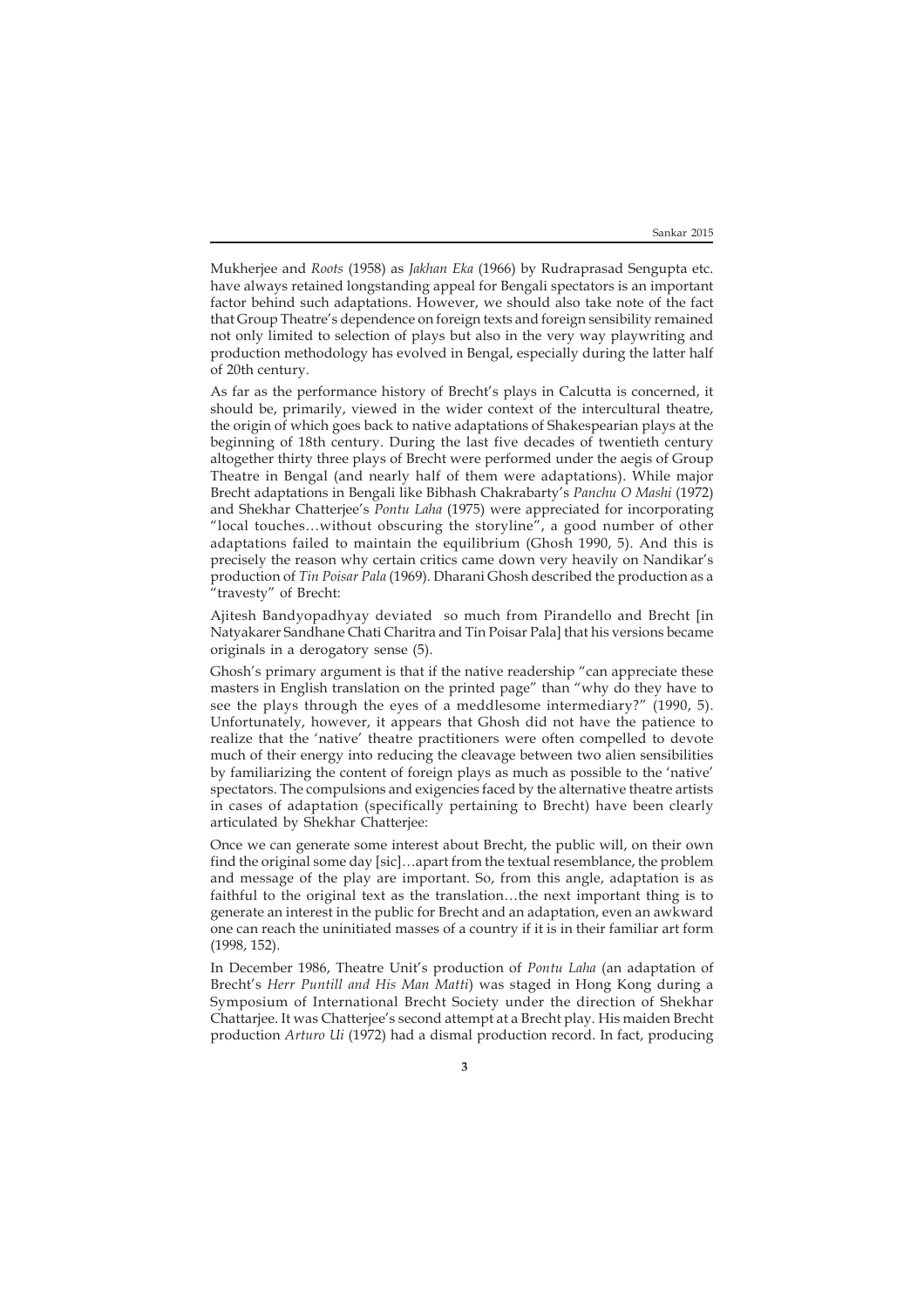*Arturo Ui* for spectators of Bengali theatre had been a strange experience for him as he confessed that although the maiden productions of the play were well received by the city spectators but it failed to generate any response among the rural spectators. Chatterjee was profoundly perplexed by this experience and he later recorded in his diary:

I dropped Ui because, I thought, it was no use doing it for the city elites who are conscious of these facts but will do nothing. At best they will praise my play, discuss the aesthetics, discuss alienation and snore at home (1982, 141).

Taking lessons from this sour experience, Shekhar Chatterjee resolved to keep the class elements in focus in his future Brechtian productions. During the production of *Pontu Laha* (1975) he attached two stickers behind the costumes of Pontu Laha and Moti captioning them respectively as 'Master' and 'Servant' so that the audience does not lose sight of the difference in their class position. This, apparently, simple improvisation lent a strong ironical twist to those sequences in the play where Pontu Laha and Moti were shown standing side by side, measuring themselves against each other and also protesting on oath that they were equals. The second important concern for Chatterjee was the audience composition as he did not want to repeat his previous misadventure. He wrote in his diary that theexperience with *Arturo Ui* had taught him that Brecht's plays were "not meant for all kinds of audience" (1982, 141). Especially keeping the rural spectators in mind, he tried to create a familiar locale and mood on stage in the production of *Pontu Laha*. That Chatterjee succeeded in capturing the basic simplicity of the Brechtian fable can be evidenced from an encomiastic letter written by John Willett on watching the production:

I loved your Puntilla (or Pontu Laha) which I thought much the clearest and most direct of any of the Asian Brecht productions seen at the Hong Kong Brecht Festival. It was very funny, and contained some outstanding performance (1998, 243).

Carl Weber (1925- ), a veteran director associated with Berliner Ensemble, noted that:

…the production is swift, entertaining, and brings off many of Brecht's intentions. Chatterjee's direction employs very obvious "V-effects", such as signs hung around the actor's necks (SERVANT for Moti, at times) or the little red cap with earflaps Pontu Laha puts on whenever we are to understand he is drunk…[both] Chatterjee's music,

based on popular forms, and his use of three folk singers, accompanied by percussion and accordion, who sing the introduction to each scene with remarkably strong and piercing voices, was definitely effective and stirring (1989, 40).

There was a problem with 'faithful' emulations of Ensemblesque productions of Brecht's plays. Since most such plays used to be performed by the Group Theatre artists or practitioners, the practitioners of which are exceptionally proud of its vibrant political legacy, so the directors were expected to 'adapt' the tone of their productions upto a 'communicable' level. We should not lose sight of the fact that many Group Theatre practitioners liked to identify themselves primarily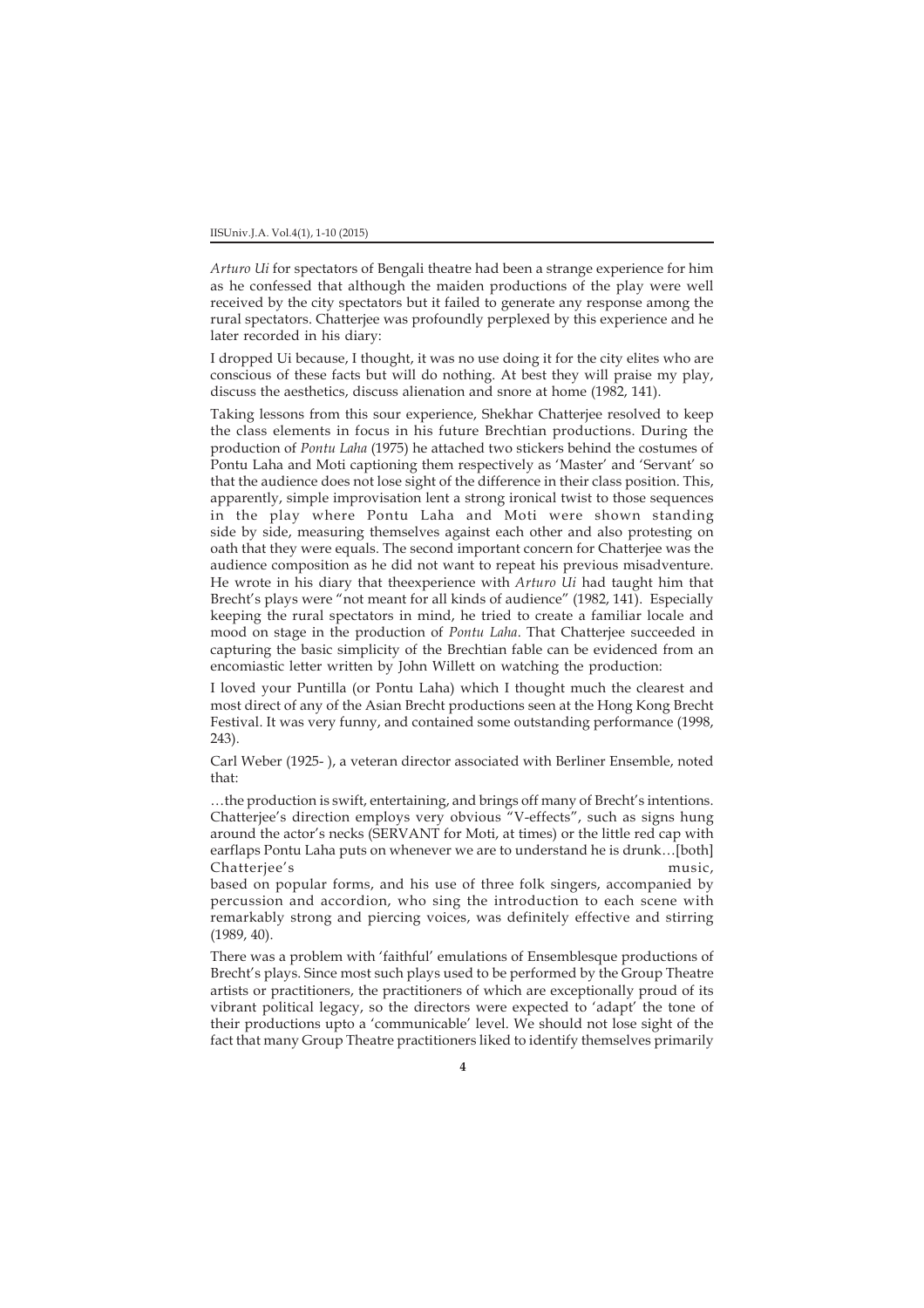as theatre activists and not as theatre artists since they associated the socialist orientations of non-profit Group Theatre with welfare of the society in general. It is hardly surprising then that many of these artists questioned the necessity to create "replicas" of Ensemble productions of Bertolt Brecht for the 'uninitiated' spectators of Bengali alternative theatre. Some of them might have appreciated certain 'dialectical' elements like "nonillusionistic [sic] mode of dramaturgy" and "avoidance of stereotypes" in 'faithful' productions but still others believed that such model-book adaptations/productions remained "essentially remote from the exigencies of Bengali life" (Bharucha 1983, 198). In a highly ignominious manner Shekhar Chatterjee's *Pontu Laha* was described as a production which was detrimental to the "ideals of Group Theatre" or rather as "betrayal" to the cause of a theatre of commitment by a prominent theatre historian (198).

The encomiums and criticisms with which Shekhar Chatterjee's adaptations of Brecht's plays were received by the Bengali literati, critics and the spectators of alternative theatre clearly outline the arduousness involved in the task of adaptation of major foreign plays for native spectators. For many of these directors adapting a Brecht play into the native theatrical tradition necessitated something more than 'audience-pleasing' tactics. Adaptation involved a de-alienation of the source text so that it could achieve comprehensive de-familiarization from the original and at the same time the performances of such plays needed to be brought close to the 'experiences' of the targeted spectators.

It is important to note that Bengali alternative theatre directors have displayed more ingenuity and artistry in their Brechtian dramas and Brechtian style productions of indigenous plays than with the adaptations or translations Brecht's plays. The most visible outcome of this encounter surfaced in the form of a number of plays and productions since the early 1970s. While a continuous exposure to the Brechtian oeuvre for more than five decades has sensitized and sharpened the dramaturgical skill of Bengali theatre artists but more importantly it has also provided a much needed ideological incentive to 'committed' theatre artists. For example, Arun Mukherjee stated during an interview with *Seagull Theatre Quarterly*:

All my plays – whether adaptations or original – have not been directly political. But the more experience I have accumulated, the more I have realized that a rich political insight is an essential condition for a good play. How the political dimension will come through is of course another matter. Brecht brings it in, in a certain manner, Chekhov in a different manner (2001, 102).

Among the first generation of post-independence Bengali theatre artists, Utpal Dutt assumes the position of privilege as far as writing plays after a typical Brechtian fashion is concerned. He has authored a series of plays like *Surya Shikar* (1971) *Barricade* (1972), *Duswapner Nagari* (1974) and *Mukti Dikkha* (1977) all of which either presents the plot from an 'Epic/Dialectical' perspective or employs certain 'Brechtian' features in production. Arun Mukherjee's *Mareech Sambad* (1973), *Jagannath* (1977) and Asit Bose's *Kolkatar Hamlet* (1973) are some other important plays which borrow heavily from Brecht.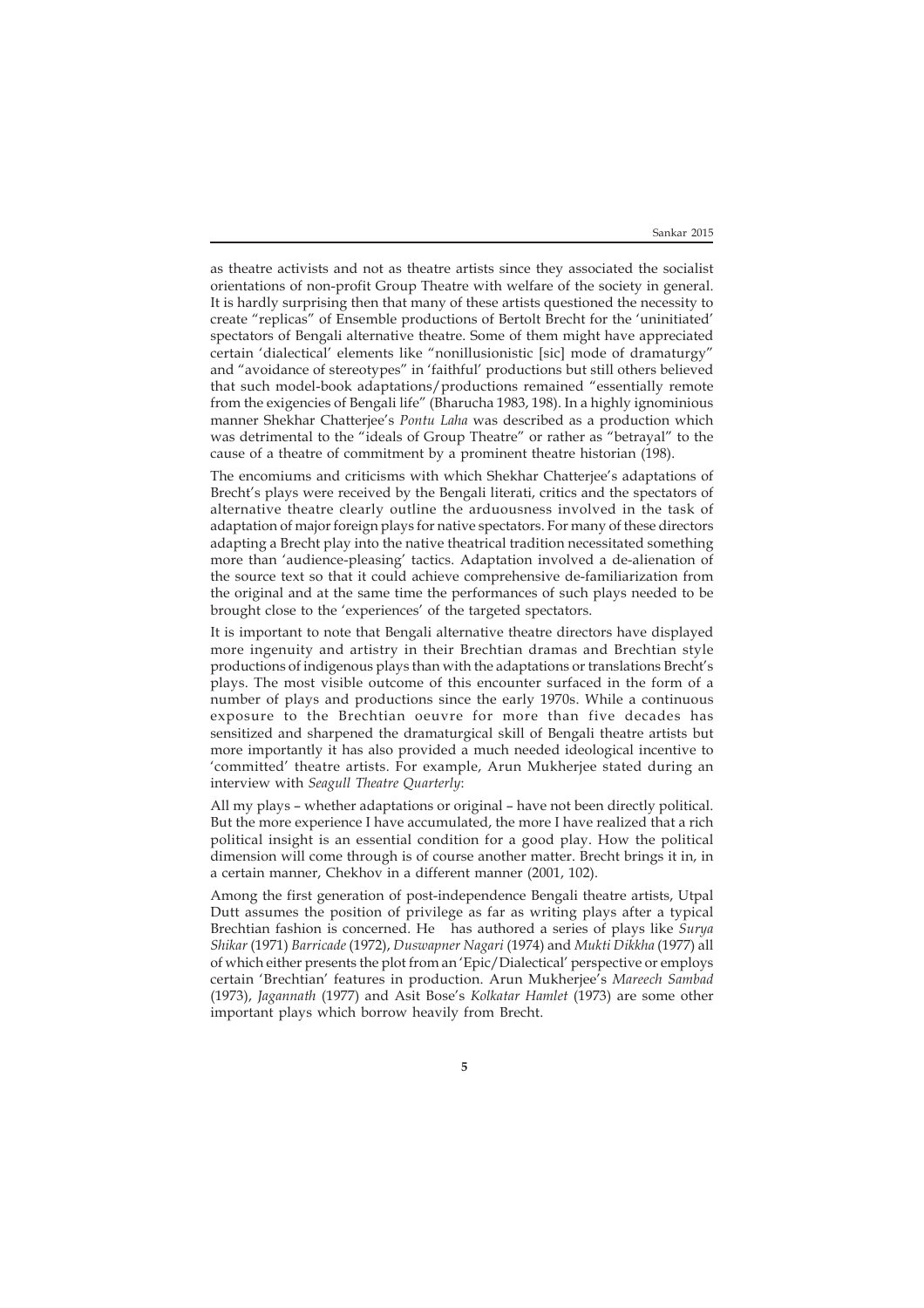During the last phase of Brecht's encounter with Bengali theatre, a few prominent theatre personalities like Fritz Bennewitz, Carl Weber, Gunter Grass, Martin Wuttke, performed Brecht's plays (as well as plays on Brecht) in Calcutta. The most significant of these productions were *Biplaber Mahada* (1987) under the direction of Guntar Grass, and Good Company's production of *I Bertolt Brecht* (1992) under the direction of Sue Pomeroy. While such productions infused necessary zeal and confidence in the minds of a new generation of theatre practitioners to investigate Brecht, the man and his theatre from a wholly new perspective, at the same time, it also helped in providing the insight that one could look at Brecht's even without using the tinted glass of leftist politics. Nilakantha *Sengupta's Julius Caeserer Sesh Sat Din* (1983) can be cited as one such ingenious experimentation. This play owes its origin to a short story of Brecht titled Caesar und Sein Legioner (1947). Sengupta scurried through Dante's *Divine Comedy*, Plutarch's *Lives*, F.R. Cowell's *Cicero and the Roman Republic* and a good many other sources including Shakespeare's *Julius Caesar* and considerably transformed the account of Caeser provided by Brecht. By his own admission, Sengupta wanted to make *Julius Caeserer Sesh Sat Din* "a curious amalgamation" of disparate elements which he thought would be a prerequisite to enhance the element of 'distance' in Caser's character (2001, 210):

…no matter how hard I tried to bring the element of historical distanciation in Ceasar's character, no matter how I de-glamourized him, made him wear contemporary clothes and make him out to be a derelict hero – I had tried to maintain the hiostorical distance in his character. I knew that distance would add grandeur (210).

*Julius Caeserer Sesh Sat Din* is completely unlike a conventional Bengali history play. In this play, the playwright attempted to conform to the fundamental notion of Epic theatre. In a typical Brechtian fashion Sengupta used commentary, drum beats and hand-held posters to indicate the difference between shifting scenes. The production also appeared quite Brechtian in essence in its avoidance of elaborate lights, music and stagecraft and most importantly in its "naked simplicity". But, very interestingly, Sengupta considerably departed from Brecht in creating an atmosphere full of dramatic intensity which set the movement of the play in order leading up to Caesar's assassination.

On 27 July 1997, Nandikar produced a play titled *Brechter Khonje* (literally meaning in search of Brecht) in Kolkata as a part of its Brecht centenary celebration. It was a documentary drama on Brecht, the man and his works. The production was structured in three cohesive segments concentrating on different phases in the development of Brecht's career as a theatre artist. Nandikar's artists exhibited remarkable professionalism in depicting the most crucial artistic, philosophical and political issues which concerned Brecht during his prolonged career (spanning across four decades). Elaborating the objective behind this production, author/director Rudraprasad Sengupta stated that in Brechter Khonje, Nandikar tried to "discover the organic and wholesome Brecht instead of continuing to perpetuate the myth of a threesome Brecht consisting an anarchist, a Marxist and a Mellow [sic] humanist" (1998, 12). The production manifesto of *Brechter Khonje*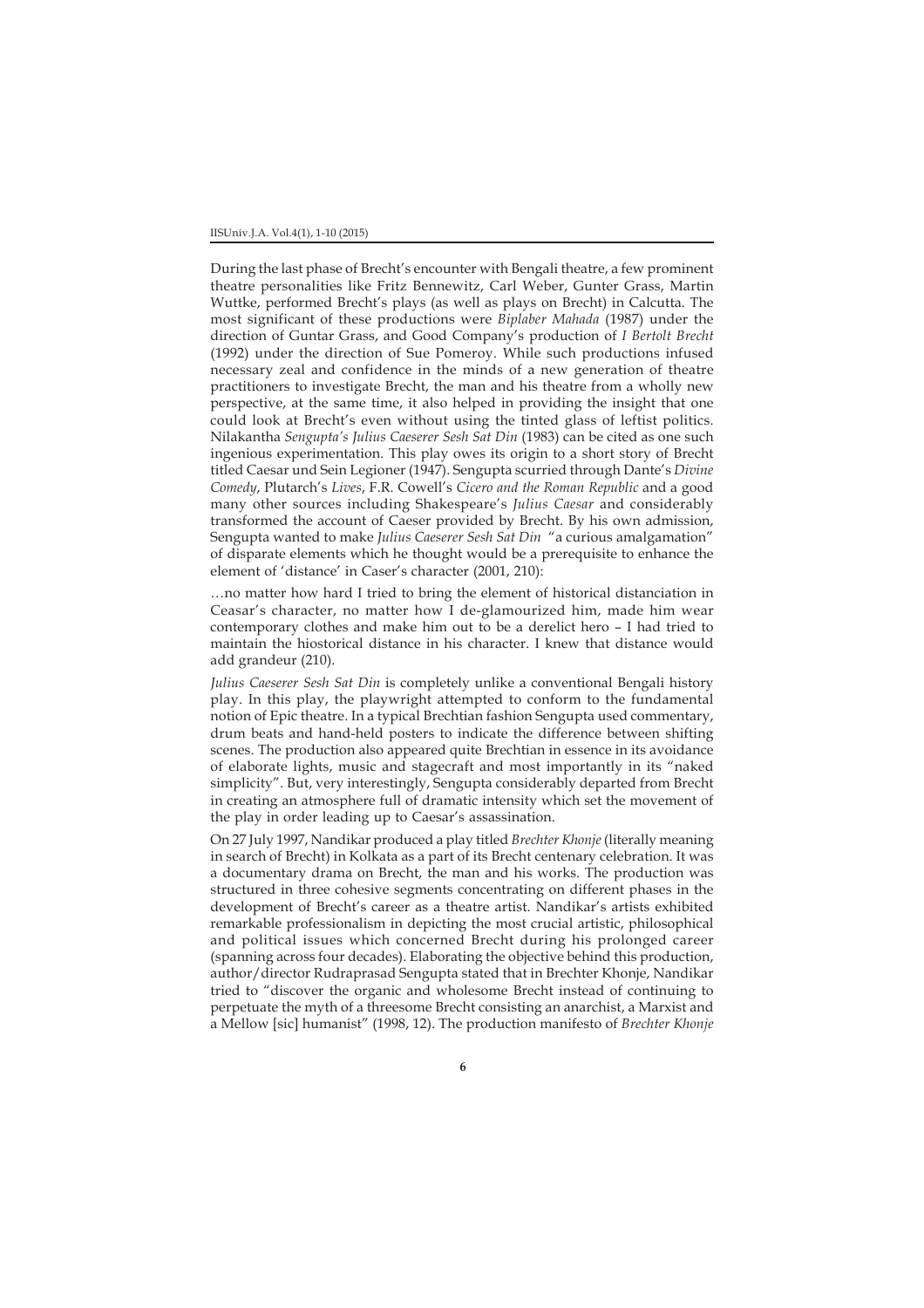further declared that the play "encapsulate historically, humanistically [sic] and dramatically" the theatrical journey of one of the most ingenious artists of world theatre. But in remaining faithful to this declaration by condensing the phenomenon of Brecht's life and art within a couple of hours was a remarkable achievement for Nandikar. The performance began with Arun Mukherjee singing the signature song 'Lakho pader gun kirtan' from Arun Mukherjee's production of *Maa* (1982) but the momentum of the play was built around the enactment of a series of excerpts from other famous Bengali productions of Brecht's plays like *Tin Poisar Pala* (1969), *Galileor Jiban* (1980), *Sankhapurer Sukanya* (1990) etc., as well as recitation/reading of excerpts from Brecht's poems, letter and diaries (intermittently punctuated by suitable commentaries by Sengupta, the director). The montagesque structure of the play was literally very Brechtian in essence. The constant shifting of perspectives, interweaving movements of actors, change of locations indicated through exchange of screens created an evocative ambiance in the theatre hall. Sengupta mingled the conventional paraphernalia of Epic theatre like slide projections, and songs interspersed with sounds of musical instruments with autobiographical narration, and a multifocal vision for challenging the frontiers of proscenium stage.

However, the most interesting aspect of Nandikar's *Brechter Khonje* was its excellent dramatization of the famous inquisition of Bertolt Brecht by the officials of House Un-American Activities Committee. In fact, it was this 'inquisition' episode which situated the production into its proper socio-political context. In a perceptive review on this production for *The Statesman*, Maitreyi Chatterjee opined that *Brechter Khonje* was an "excellent introduction for the new generation of theatre goers" (28 Aug, 1998). For a generation of theatre spectators which was born after the War and whose ideas about Nazi extremism, the socialist reconstruction of Europe, the Cold War (and nearer at home about the volatile Naxalite Movement of the 1970s) were formed largely through reading of books, the dramatic representation of Brecht's 'inquisition' had been a stark reminder of the volatile socio-political circumstance in which Brecht lived and practiced his art. But more importantly, *Brechter Khonje* was also an elaborate reminder to the spectators of Group Theatre of the circumstance in which Brecht appeared so relevant to Bengali theatre.

The phenomenon of Brecht adaptation in Bengal would only reveal the cultural complexities involved in the process of adaptation of foreign plays for the native spectators if we look at the phenomenon in its entirety. Whereas all the plays and productions I have discussed in the preceding sections of this article point out the complexities involved in adaptation of 'foreign' plays, it also exposes, simultaneously, the helpless condition of 'native' theatre practitioners who are compelled to opt for such plays in the absence suitable scripts at home. The fact remains that the plays of Pirandello, Gorki, Brecht (and many other 'foreign' dramatists) continue to cater to the spectators of Bengali alternative theatre and this is a clear indicator of the fact that the praxis of adaptation of such texts has its own relevance. Articulating the challenges faced by 'native' theatre practitioners in adapting major foreign plays, Bibhash Chakraborty (1937- ) states: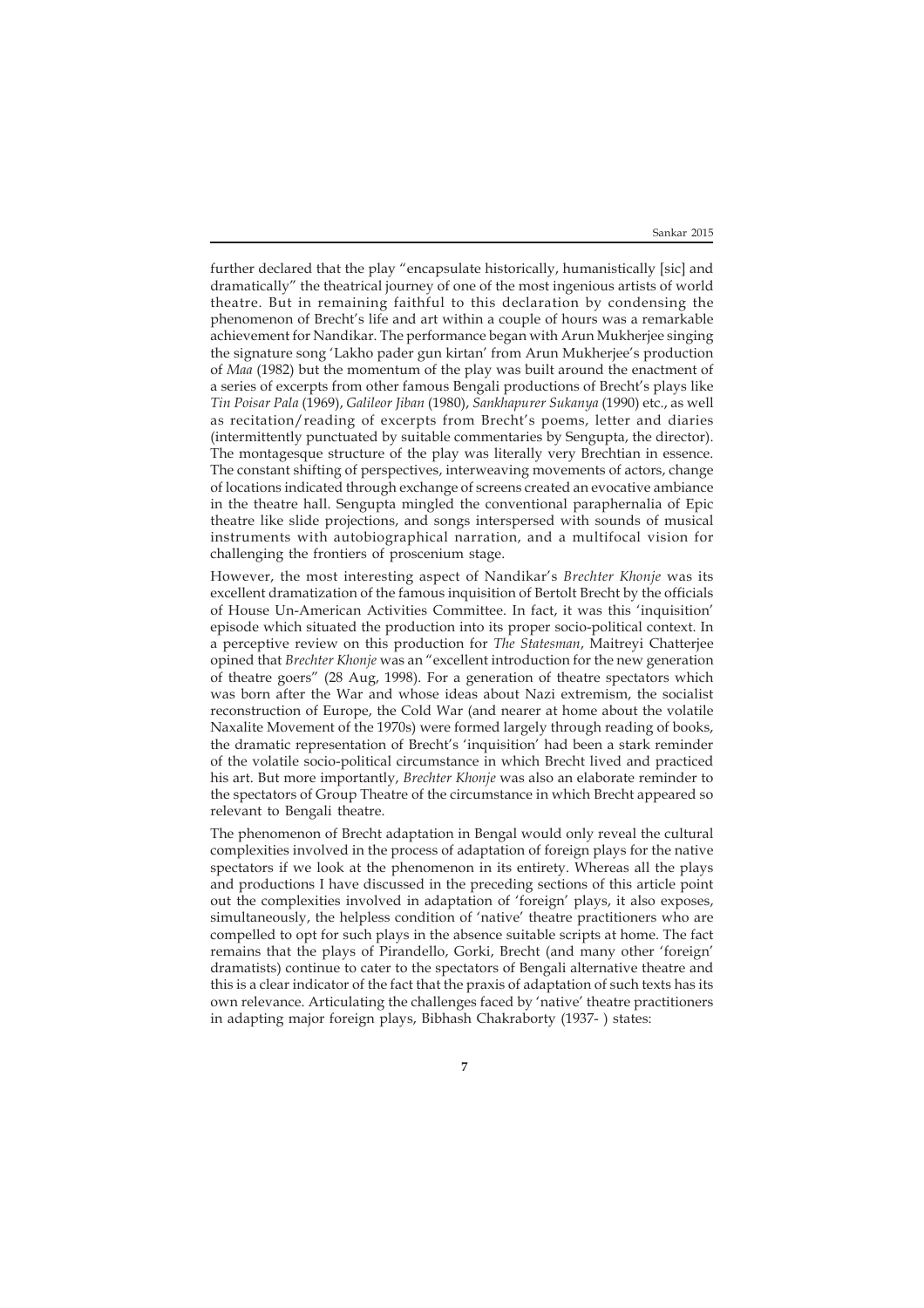Adaptations do not work every time. They do not fit perfectly in every case… [whatever] values the foreign sense and sensibility, their modernity and their intellection may have, we have to reach our own audience, located in our space and time. To reach them we have to take into consideration what they are accustomed to, what traditions they carry with them, what modes of expression they can respond to and what they are likely to reject (2001, 137).

Theatre reviewer Dharani Ghosh has warned us that the "tendency to Indianize foreign plays is alarming" in modern Bengali theatre and more importantly, he sees no end to this tendency amongst the present generation of theatre practitioners. His biggest concern is that our 'native' "theatre will lose all its dignity" unless "some check is applied" to this tendency (Gunawardena 1971, 242). I would rather like to believe that the situation is not certainly as bleak as Ghosh would like us to believe. Rather, as we have seen (especially in the previous section of this article) that in recent times a good number of playwrights like Arun Mukherjee, Rudraprasad Sengupta, Nilkantha Sengupta, Anjan Dutta and others have come up with a considerably long list of original plays in the Brechtian tradition which would have simply been unthinkable if they would not have got the opportunity to hone their skills with adaptation.

Performance theoretician Linda Hutcheon once stated, rather provocatively, that there is a wider tendency among spectators, reviewers and above all among theatre theoreticians to look at a work of adaptation as a 'palimpsestuous' work - "haunted at all times" bythe shadow of the "prior text" (6). The complexity partially arises from the fact that when we are already familiar with the "prior text", the adapted text would always be haunted by its presence:

When we call a work an adaptation, we openly announce its overt relationship to another work or works. It is…a text in the "second degree", created and then received in relation to a prior text (2006, 6).

But we should also keep in mind the fact that all acts of adaptation (and I am primarily thinking of theatre in this context) as a process of creation involves both reinterpretation and recreation. There is a perfect possibility that such 'reinterpretation' and 'recreation' can be an act of 'appropriation' and 'salvaging', depending on the perspective of the spectator or audience. Whereas during the earliest few decades of twentieth century, Brecht's plays - according to Michael Bodden - were performed in "too abstract and a schematic" manner, the "politics" of which was "too simplistic" (and also rather narrowly ideological), the latter generation of Bengali theatrepractitioners often interpolated dramatic elements and conventions like emotional identification, unified spectacle in their Brechtian productions which their predecessors would have never approved (1997, 104). Most theatre practitioners belonging to the present generation regard adaptation as an unavoidable reality than their predecessors as Suman Mukherjee (1966- ) states in Nemai Ghosh's *Dramatic Moments* :

I can do adaptations of foreign plays all my life if I feel that's the need of our times. If I do Indian plays, I'll work only with contemporary playwrights – as far as I'm concerned, it doesn't matter whether the play is original or an adaptation...it is extremely important for me to say something relevant to the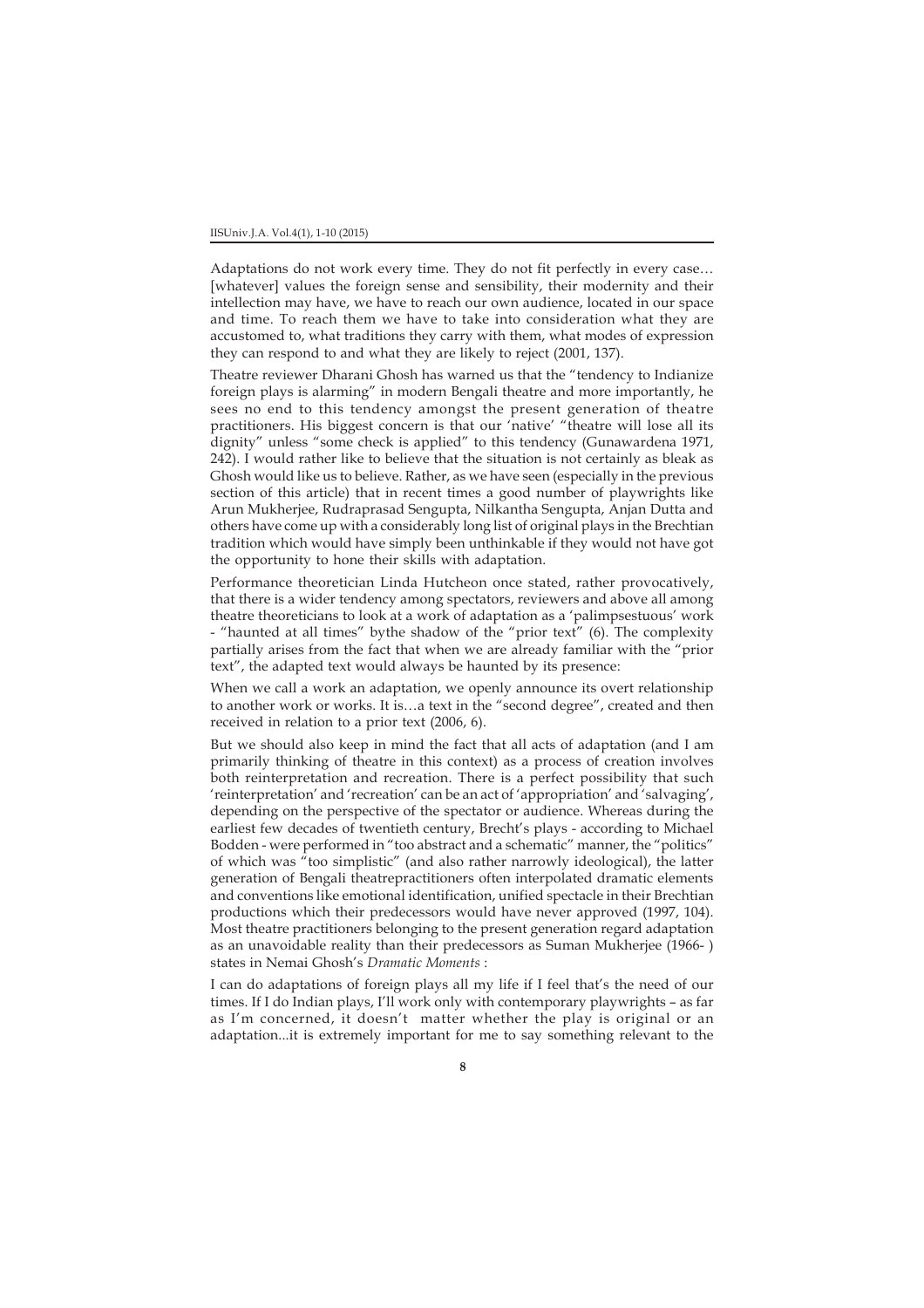present context through my kind of theatre…the statement is important, the form is not (2000, 173).

In the opinion of theatre historian Samik Bandyopadhyay, it is the lack of enough politically 'relevant' plays in Bengali or other vernacular languages in India, which would appropriately reflect the socio-political sentiments of the time that leaves little option for the native theatre practitioners but to look for adaptations of major foreign plays. However, unlike Dharani Ghosh, he is assured of the fact that at length the 'native' spectators would become more 'receptive' which would provide the opportunity to the 'native' playwrights to freely experiment with their subject and style.

## **References**

- Bharucha, Rustam. *Rehearsals of Revolution: The Political Theatre of Bengal.* Honolulu: University of Hawai, 1983. Print.
- Bodden, Michael. "Brecht in Asia: New Agendas, National Traditions and Critical Consciousness." *A Bertolt Brecht Companion*. Ed. Siegfried Mews. London: Greenwood Press, 1997. Print.
- Chakraborty, Bibhash. "Your own language, your own style." Anjum Katyal Ed. *Nine Lives*. Spec. issue of *Seagull Theater Quarterly* 29/30 June 2001: 109-48. Print.
- Chatterjee, Maitreyi. "In Search of Brecht." Rev. of Brechter Khonje, dir. Rudraprasad Sengupta*. The Statesman*. 28 Aug. 1998. Print.
- Chatterjee, Shekhar. "Brecht in West Bengal." A. Tatlow and Tak-Wei Wang eds. *Brecht and East Asian Theatre: The Proceedings of a Conference in East Asian Theatre 1982*: 138-44. Print.
- *Jiban O Natyasangraha*. Ed. Bivek Guha. Kolkata: A Mukherjee & Co. Pvt. Ltd., 1998. Print.
- Dutt, Utpal. *Three plays: Hunting the Sun, The Great Rebellion, Nightmare City*. Kolkata: Seagull Books, 2009. Print.
- Ghosh, Dharani. "Translate or adapt: An identity crisis." *The Statesman*. 7 Oct. 1990. Print.
- Ghosh, Nemai. *Dramatic Moments: Photographs and Memories of Calcutta Theatre from the Sixties to the Nineties*. Calcutta: Seagull Books, 2000. Print.
- Gunawardana, A. G. "Problems and Directions: Calcutta's New Theatre. A Conversation with two critics Dharani Ghosh and Samik Bandyopadhyay." *The Drama Review* 15.2 Spring 1971: 241-45. JSTOR. Web. 21 Jan. 2010.
- Hutcheon, Linda and O'Flynn, Siobhan. *A Theory of Adaptation*. 2nd ed. New York: Routledge, 2006. Print.
- Mukherjee, Arun. "Falling in love with theatre" Anjum Katyal Ed. *Nine Lives*. Spec. issue of *Seagull Theater Quarterly* 29/30 June 2001: 99-108. Print.